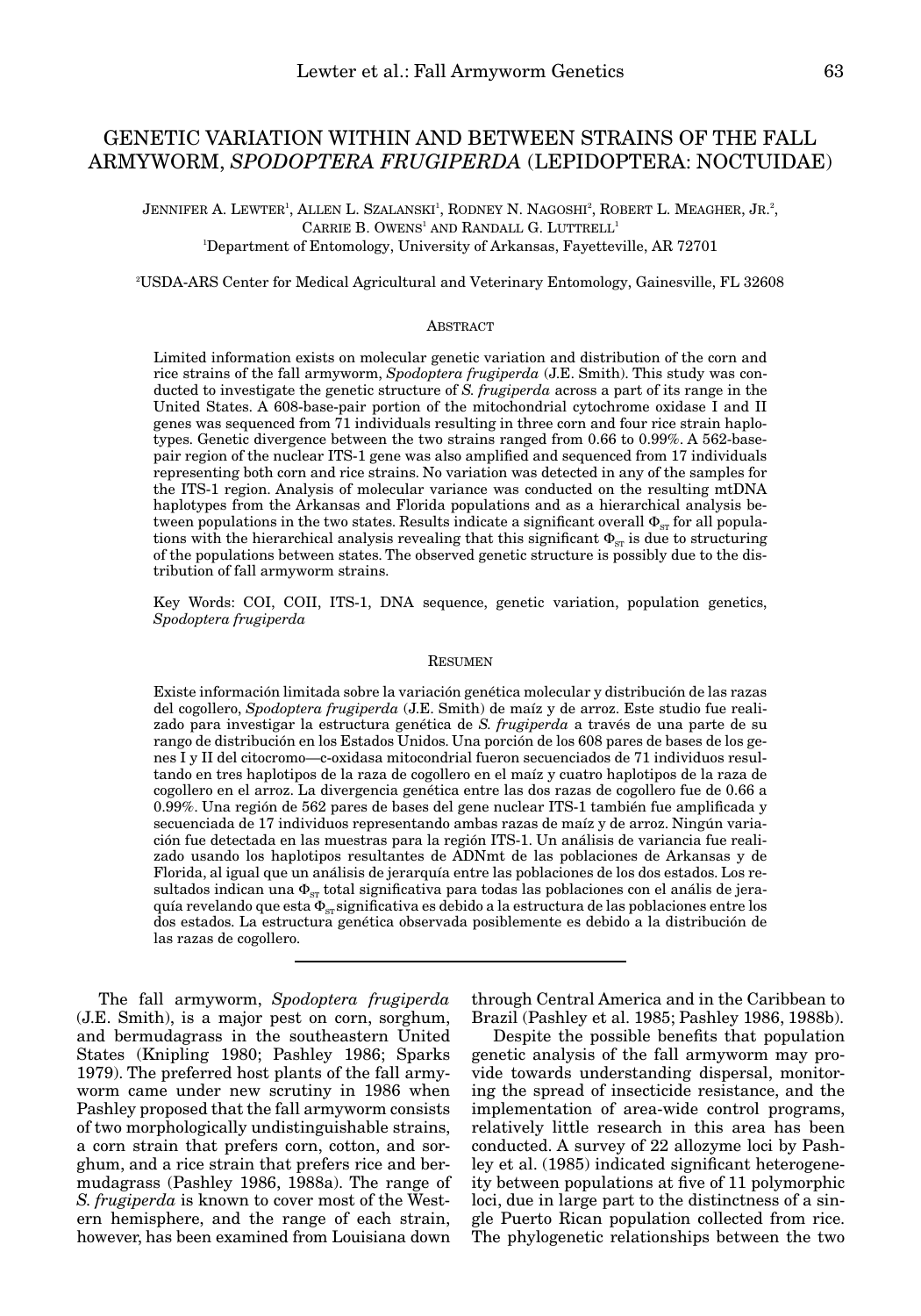strains were further examined with three of these polymorphic allozymes (Hbdh, PepF, and Est3; Pashley 1988b). The majority of the genetic studies have focused on differentiating the rice and corn strains with polymerase chain reaction restriction fragment length polymorphism (PCR-RFLP), strain specific PCR, RFLP, amplified fragment length polymorphism (AFLP) and allozyme markers (Meagher & Gallo-Meagher 2003; Levy et al. 2002; Nagoshi & Meagher 2003; McMichael & Prowell 1999; Pashley et al. 1985; Lu et al. 1992; Adamczyk 1993; Lu & Adang 1996; Pashley 1989). A genetic variation study by Lu et al. (1992) involving RFLP of a random genomic library from six populations (five of which were lab colonies) from Louisiana, Mississippi, and Georgia revealed high levels of genetic variation within and among populations. However, no population genetic analysis was conducted in that study, which focused on finding diagnostic markers for the corn and rice strains.

Mitochondrial-DNA (mtDNA) analysis is generally assumed to be more powerful than allozyme analysis for revealing population structure, and has been used for numerous population genetic studies (Avise 1994). The cytochrome oxidase I (COI) and cytochrome oxidase II (COII) regions of the mtDNA genome have proved useful for measuring genetic variation in numerous insect taxa (Szalanski & Owens 2003; Austin et al. 2002; Taylor et al. 1997; Brower & Jeansonne 2004). Comparison of mtDNA variation with a nuclear genetic variation can provide insight into current versus historical gene flow in a species. For example, high levels of mtDNA variation combined with a lack of nuclear DNA variation may indicate unidirectional mating between strains.

We investigated the extent of genetic variation within and between races of fall armyworm using DNA sequences of a portion of the mitochondrial

COI and COII genes, and the nuclear rRNA first internal transcribed spacer (ITS-1) region.

# MATERIALS AND METHODS

Larval fall armyworm samples were collected from sorghum and cotton in Raymond, MS and Colfax, LA, respectively (Table 1). Additional larval samples were obtained from southern Florida and Altheimer, Arkansas, and larval and pupal samples from lab colonies maintained at the University of Mississippi and the University of Florida also were obtained. Larval species identification was confirmed with morphological keys of Peterson (1962), and samples were designated as corn or rice strain based on the host from which they were collected (Table 1). Fall armyworm adults were collected with pheromone traps through summer and fall of 2001 to 2003 from three locations in Arkansas: Tillar, Foreman, and Fayetteville (Table 1). The traps at Tillar were located on the border of experimental research plots of different field crops (cotton, corn, soybean, and sorghum). The adjacent landscape was predominantly cotton with limited acreages of soybean, rice, and corn. A large commercial field of coastal bermudagrass was located within ¼ mile of the traps. The location at Foreman was on a grain farm and the predominant crops were corn, soybean, peanuts, and sorghum. Some limited areas of commercial pasture were near the sample areas. The location at Fayetteville was on an agricultural research farm located in an urban/suburban area. Diverse crops and grasslands were located nearby. Adult fall armyworm identification was confirmed by comparing DNA sequences to larval fall armyworm and other noctuid DNA sequences (unpublished data).

DNA was extracted from individual moths, larvae, and pupae with the Puregene DNA isolation

| Location                         | Strain* | C1 | C2             | C3 | $_{\rm R1}$ | R2 | R3 | R4 | $\boldsymbol{n}$ |
|----------------------------------|---------|----|----------------|----|-------------|----|----|----|------------------|
| Fayetteville, Washington Co., AR |         | 11 | $\overline{2}$ |    |             | 3  |    |    | 16               |
| Tillar, Drew Co., AR             |         | 6  |                |    |             | 3  |    |    | 10               |
| Foreman, Little River Co., AR    |         |    |                |    |             | з  |    |    | 11               |
| Altheimer, Jefferson Co., AR     | R       |    |                |    |             | 4  |    |    | 4                |
| Starkville, Oktibbeha Co., MS    | C       | 2  |                |    |             |    |    |    | 2                |
| Raymond, Hinds Co., MS           |         | 2  |                |    |             |    |    |    | 2                |
| Colfax, Grant Parish, LA         |         | 2  |                |    |             |    |    |    |                  |
| Gainesville, Alachua Co., FL     |         | 2  |                |    |             |    |    |    | 2                |
| Ona, Hardee Co., FL              | R       |    |                |    | 4           | 3  |    |    |                  |
| Miami-Dade Co., FL               | R       |    |                |    |             | 6  |    |    |                  |
| Collier Co., FL                  | R       |    |                |    |             | 5  |    |    | 5                |
| Broward Co., FL                  | R       |    |                |    |             | 2  |    |    | з                |
| $\boldsymbol{n}$                 |         | 32 | 2              |    |             | 29 |    |    | 71               |

TABLE 1. SAMPLING LOCATIONS AND FREQUENCY OF FALL ARMYWORM CORN "C" AND RICE "R" HAPLOTYPES.

\*Strain designation based on host from which larvae were collected.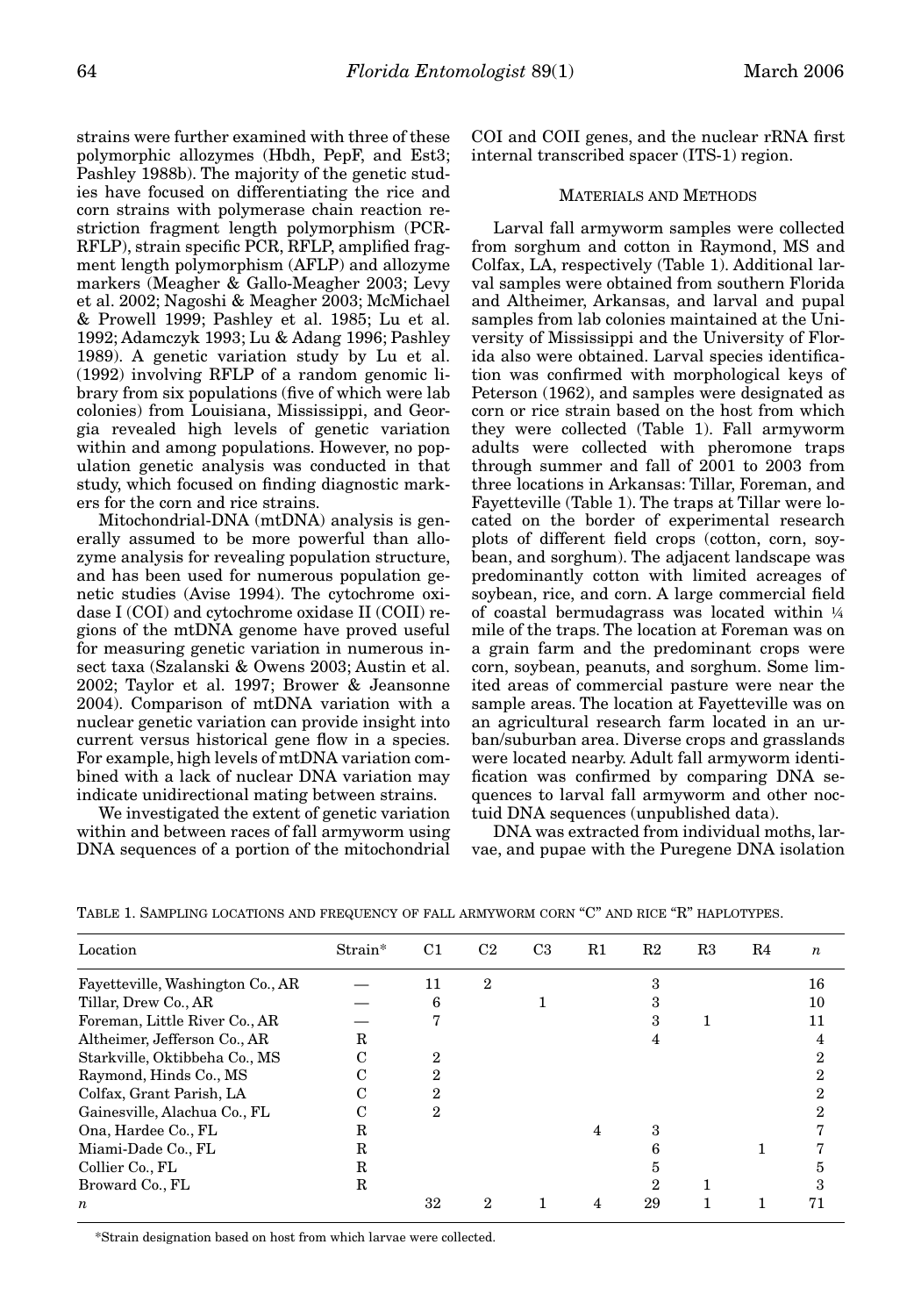kit D-5000A (Gentra, Minneapolis, MN). Voucher specimens are maintained at the Arthropod Museum, Department of Entomology, University of Arkansas, Fayetteville, AR. DNA vouchers, preserved on filter paper according to Owens & Szalanski (2005), are maintained at the Insect Genetics Laboratory, Department of Entomology, University of Arkansas, Fayetteville, AR.

PCR reactions were conducted with 1 µl of the extracted DNA with New England Biolabs (Ipswich, MA) *Taq* DNA polymerase with thermopol buffer. Approximately 608 bp of a mtDNA region containing the COI, tRNA leucine, and COII genes was amplified with the primers C1-J-2797 (5'-CCTCGACGTTATTCAGATTACC-3') (Simon et al. 1994) and C2-N-3400 (5'-TCAATATCAT-TGATGACCAAT-3') (Taylor et al. 1997). The mtDNA marker was amplified with a thermal cycler profile consisting of 35 cycles of 94°C for 45 s, 46°C for 45 s and 72°C for 45 s according to Szalanski et al. (2000). A 562-bp section of the nuclear 3' portion of 18S rDNA, all of ITS-1, and the 5' portion of 5.8S were amplified with the primers rDNA2 (5'-TTGATTACGTCCCTGCCCTTT-3') (Vrain et al. 1992) and rDNA 1.58S (5'-GCCAC-CTAGTGAGCCGAGCA-3') (Cherry et al. 1997) with a thermal cycler profile consisting of 40 cycles of 94 $\rm ^{\circ}C$  for 45 s, 53 $\rm ^{\circ}C$  for 1 min and 72 $\rm ^{\circ}C$  for 1 min as described by Szalanski & Owens (2003). Amplified DNA from individual moths was purified and concentrated with minicolumns according to the manufacturer's instructions (Wizard PCRpreps, Promega). Samples were sent to The University of Arkansas Medical School DNA Sequencing Facility (Little Rock, AR) for direct sequencing in both directions.

Consensus sequences were derived from both of DNA sequences from an individual with Bioedit 5.09 (Hall 1999) to verify nucleotide polymorphisms, and sequences were aligned by CLUSTAL W (Thompson et al. 1994) for both mtDNA and nDNA sequences. Mitochondrial DNA haplotypes were aligned by MacClade v4 (Sinauer Associates, Sunderland, MA). GenBank accession numbers were AY714298 to AY714304 for the different fall armyworm haplotypes. Genealogical relationships among mtDNA haplotypes were constructed with TCS (Clement et al. 2000) and the method described by Templeton et al. (1992). The distance matrix option of PAUP\* 4.0b10 (Swofford 2001) was used to calculate genetic distances according to the Kimura 2-parameter model of sequence evolution (Kimura 1980). Tests for population differentiation were conducted by AMOVA as implemented in Arlequin v. 2.0 (Schneider et al. 2000). An analog of FST,  $\Phi_{\rm sm}$ was calculated from the haplotypes frequencies and Tajima and Nei (1984) genetic distances (Excoffier et al. 1992). Initially, AMOVA was used to test mtDNA genetic differentiation among all Arkansas and Florida populations sampled  $(\Phi_{\rm sr})$ .

Subsequently, a hierarchical AMOVA was conducted in which populations were grouped into states to determine differentiation between states  $(\Phi_{cr})$  and among populations within states  $(\Phi_{sr})$ . Pairwise comparisons, calculated independently for all Arkansas and Florida population pairs of  $\Phi_{\rm sr}$  also were calculated. Permutations of the data set were used to determine statistical significance of the pairwise comparisons  $(P < 0.05)$ .

## RESULTS

Mitochondrial DNA sequencing of 71 fall armyworm samples revealed an amplicon size of 608 bp. Nucleotide positions 1 to 222 were COI, 223 to 289 tRNA-leu, and 290 to 608 COII. The average base frequencies were  $A = 0.36$ ,  $C = 0.13$ ,  $G = 0.09$ , and  $T = 0.42$ . Corn haplotype C1 was the most common haplotype for the corn strain and occurred in all of the sampled locations where the corn strain occurred (Table 1). The other two corn strain haplotypes were found only in Arkansas. Rice strain haplotype R2 was the most common haplotype and occurred in every location where the rice strain was found. Rice strains R1 and R4 were found only in Florida, while strain R3 was found in both Arkansas and Florida.

Nine nucleotide sites were variable among the observed three corn and four rice strain haplotypes (Table 2). Three variable nucleotide sites were located in the COI gene and the remainder were located in the COII gene. Tajima-Nei distances (Tajima & Nei 1984) among the fall armyworm haplotypes ranged from 0.164 to 0.329% for the corn strain, 0.164 to 0.329% for the rice strain, and 0.658 to 0.987% between strains. Fig. 1 shows the 95% parsimony network for the seven haplotypes (Posada & Crandall 2001). Missing haplotypes probably represent sampling gaps.

DNA sequencing of the nuclear ITS-1 region from 17 FAW samples (Table 3) revealed an amplicon size of 562 base pairs. No sequence variation was detected in any of the 17 individuals and the base frequencies were  $A = 0.23$ ,  $C = 0.24$ ,  $G = 0.26$ , and  $T = 0.27$ .

AMOVA detected a significant overall  $\Phi_{\rm sr}$  $(0.493, P < 0.001)$  when comparing mtDNA genetic variation among populations (Table 4). The amount of variation was almost equal within versus among populations (within 50.74%, among 49.26%). Hierarchical AMOVA conducted between Arkansas and Florida populations detected a significant  $\Phi_{cr}$  (0.387, *P* < 0.005) between the two states (Table 4). The comparison among groups accounted for 38.70% of the observed variation.

#### **DISCUSSION**

This genetic investigation of the fall armyworm mtDNA revealed significant levels of genetic differentiation among populations both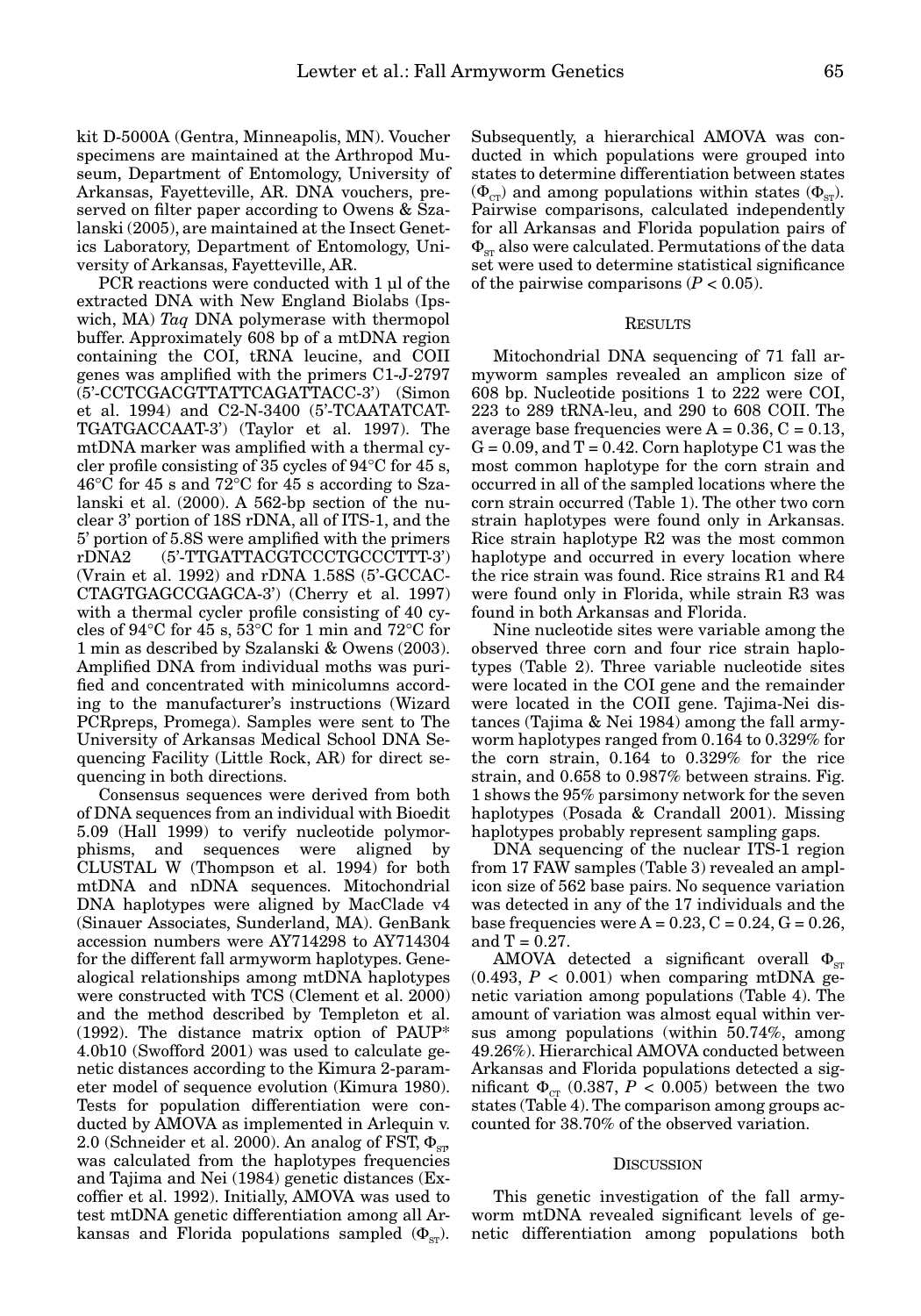| Haplotype | 55 | 76          | 79                       | 361     | 367       | 403       | 421 | 511       | 529    |
|-----------|----|-------------|--------------------------|---------|-----------|-----------|-----|-----------|--------|
| Corn 1    | A  | $\mathbf C$ | A                        | T       | T         | A         | C   | T         | $\sim$ |
| Corn 2    | т  |             | ٠                        | ٠       | $\bullet$ | ٠         | ٠   | ٠         |        |
| Corn 3    |    |             | C                        | $\cdot$ | $\bullet$ | $\bullet$ | ٠   | $\bullet$ |        |
| Rice 1    | ۰  | т           | $\cdot$                  | С       | С         | G         | ٠   | $\bullet$ | A      |
| Rice 2    |    | т           | $\overline{\phantom{a}}$ | C       | C         | ٠         | ٠   | $\bullet$ | А      |
| Rice 3    |    | ጥ           | $\overline{\phantom{a}}$ | C       | C         |           | Т   | ٠         | А      |
| Rice 4    |    | т           |                          | С       | C         |           | ۰   | С         | А      |

TABLE 2. GENETIC VARIATION AT NINE NUCLEOTIDE SITES AMONG FALL ARMYWORM HAPLOTYPES.

within and between the two fall armyworm strains. This research also represents the first attempt to determine the geographical distribution of fall armyworm haplotypes from mtDNA sequence data as well as determining the extent of genetic variation within each strain. A haplotype or allele is defined by one unique form of the gene and differs from any other gene by at least one nucleotide. Haplotype diversity or gene diversity quantifies the number of haplotypes in relation to their relative frequency to each other, and haplotype diversity is described as the probability that two sequences randomly selected from a population are different (Nei 1987).

Four haplotypes were observed for the rice strain and three haplotypes were found for the corn strain, although it is likely more haplotypes may be discovered for each strain. Observed genetic variation between strains was approxi-



Fig 1. Genealogical relationships among 7 haplotypes of fall armyworm estimated by TCS (Clement et al. 2000). The size of the ovals corresponds to haplotype frequency, and a unit branch represents one mutation. Small ovals indicate haplotypes that were not observed.

mately 0.66%. Estimated time of divergence between corn and rice strain is approximately 287,000 years based on a molecular clock rate of 2.3% divergence per million years (Brower 1994). Populations of nearly all species, social or otherwise, exhibit at least some degree of genetic differentiation among geographic locales (Ehrlich & Raven 1969). This observation becomes more difficult to accurately discern when dealing with a migratory species such as the fall armyworm; however, more studies such as this one could help determine the migratory paths of the insect.

One of the purposes of the research presented herein was to estimate the baseline genetic variation which occurs both within and between fall armyworm strains. As with other animal populations, additional genetic structure normally is to be expected over increasing spatial scales, where populations can show additional differentiation due to spatial habitat structure, isolation by distance, or other factors (Avise 1994). There may be temporal differences in the occurrence of the rice and corn. Temporal data, obtained by sampling the same area throughout a season and over a period of years, also may provide insight into the specific migratory patterns of the fall armyworm.

Comparing mtDNA sequences with nuclear markers can provide evidence of inter-strain mating within a species. The lack of variation in the nuclear rDNA ITS-1 region combined with previously conducted laboratory-based mating studies (Pashley & Martin 1987; Whitford et al. 1988; Nagoshi & Meagher 2003) suggests that inter-strain mating does occur in the field. However, the lack of genetic variation in the rDNA ITS-1 region

TABLE 3. SAMPLING LOCATIONS OF FALL ARMYWORM WITH NUCLEAR RDNA ITS-1 MARKER.

| County         | State | mtDNA haplotype $(n)$ |  |  |
|----------------|-------|-----------------------|--|--|
| Washington     | AR    | C1(3), C2(1), R2(1)   |  |  |
| Little River   | AR    | C1(3)                 |  |  |
| Drew           | AR    | C1(5)                 |  |  |
| Jefferson      | AR    | R2(2)                 |  |  |
| Collier        | FL.   | R2(1)                 |  |  |
| <b>Broward</b> | FL.   | R3(1)                 |  |  |
|                |       |                       |  |  |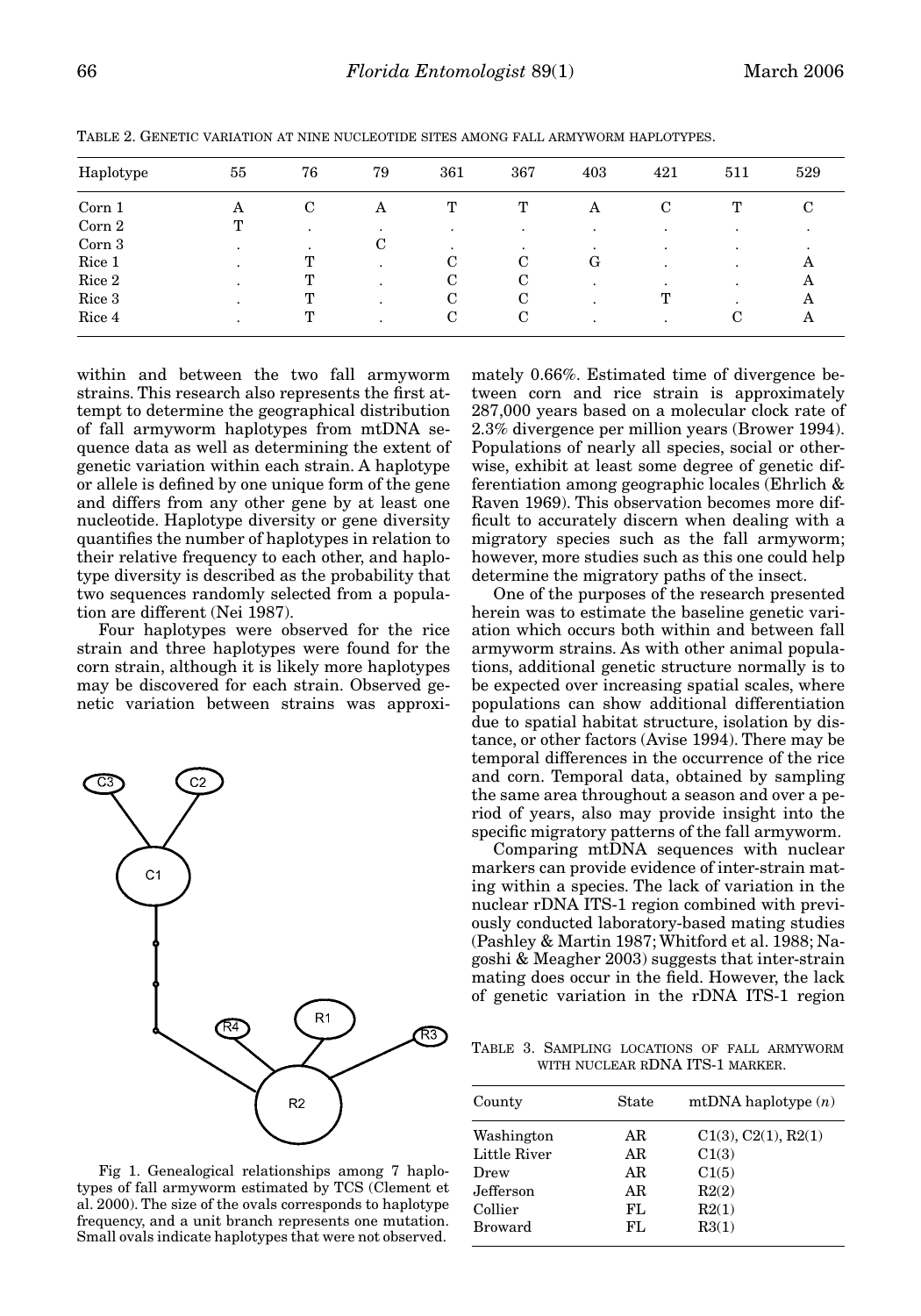TABLE 4. ESTIMATES OF GENETIC DIFFERENTIATION CALCULATED AMONG ARKANSAS AND FLORIDA POPULATIONS AS ONE HIERARCHICAL GROUP (ONE GROUP) AND WITH AN ADDITIONAL HIERARCHICAL GROUP BETWEEN STATES (TWO GROUPS). IN BOTH, THE AMOUNT OF VARIATION OCCURRING AMONG CATEGORIES AND THE ESTIMATE OF GENETIC DIFFERENTIATION IS PROVIDED. AN ASTERISK DENOTES STATISTICAL SIGNIFICANCE AT  $\alpha = 0.05$ .

| Hierarchy  | Categories                                                                      | %Variation              | $\Phi$ estimate                                |
|------------|---------------------------------------------------------------------------------|-------------------------|------------------------------------------------|
| One Group  | <b>Among Populations</b><br>Within Populations                                  | 49.26<br>50.74          | $\Phi_{\rm cr} = 0.493*$                       |
| Two Groups | Among Groups<br><b>Among Populations</b><br>Within Groups<br>Within Populations | 38.70<br>19.45<br>41.85 | $\Phi_{cr} = 0.387^*$<br>$\Phi_{sr} = 0.582^*$ |

must be approached with caution, because this marker has no power to detect gene flow and this invariant region may be ancestral to strain subdivision. Prowell et al. (2004) also reported a lack of variation in the ITS-1 region of the fall armyworm, but it was cited as unpublished data.

Based on this study, there appears to be sufficient genetic variation both within and between populations to substantiate a more comprehensive population genetics study on this species, and we would recommend also that temporal data be taken into consideration.

## ACKNOWLEDGMENTS

We thank Ralph Bagwell, Don Parker, and Clint Allen for providing samples, and John W. Jones for technical assistance. Research was supported by a University of Arkansas, Arkansas Agricultural Experiment Station research initiation grant.

### REFERENCES CITED

- ADAMCZYK, J. 1993. The UBS DNA Isolation Kit is a reliable method for extracting total nucleic acid from insect tissue. USBiochemical Comments 20: 25-26.
- AUSTIN, J. W., A. L. SZALANSKI, P. UVA, A. BAGNERES, AND A. KENCE. 2002. A comparative genetic analysis of the subterranean termite genus *Reticulitermes* (Isoptera: Rhinotermitidae). Ann. Entomol. Soc. Amer. 95: 753-760.
- AVISE, J. C. 1994. Molecular Markers, Natural History and Evolution. Chapman & Hall, New York, NY. 511 pp.
- BROWER A. V. Z. 1994. Rapid morphological radiation and convergence among races of the butterfly *Heliconuius erato* inferred from patterns of mitochondrial DNA evolution. Proc. Natl. Acad. Sci. USA 91: 6491-6495
- BROWER, A. V. Z., AND M. M. JEANSONNE. 2004. Geographical populations and "subspecies" of new world monarch butterflies (Nymphalidae) share a recent origin and are not phylogenetically distinct. Ann. Entomol. Soc. Amer. 97: 519-527.
- CHERRY, T., A. L. SZALANSKI, T. C. TODD, AND T. O. POWERS. 1997. The internal transcribed spacer region of *Belonolaimus* (Nemata: Belonolaimidae). J. Nematol. 29: 21-29.
- CLEMENT, M., D. POSADA, AND K. A. CRANDALL. 2000. TCS: a computer program to estimate 6 genealogies. Mol. Ecol. 9: 1657-1659.
- EHRLICH, P. R., AND P. H. RAVEN. 1969. Differentiation of populations. Science 165: 1228-1232.
- EXCOFFIER, L., P. E. SMOUSE, AND J. M. QUATTRO. 1992. Analysis of molecular variance inferred from metric distances among DNA haplotypes: application to human mitochondrial DNA restriction data. Genetics 131: 479-491.
- HALL, T. A. 1999. BioEdit: a user-friendly biological sequence alignment editor and analysis program for Windows 95/98/NT. Nucl. Acids. Symp. Ser. 41:95-98.
- KIMURA, M. 1980. A simple method for estimating evolutionary rate of base substitutions through comparative study of nucleotide sequences. J. Molec. Evol. 16: 111-120.
- KNIPLING, E. F. 1980. Regional management of the fall armyworm—a realistic approach? Florida Entomol. 63: 468-480.
- LEVY, H. C., A. GARCIA-MARUNIAK, AND J. E. MARU-NIAK. 2002. Strain identification of *Spodoptera frugiperda* (Lepidoptera: Noctuidae) insects and cell line: PCR-RFLP of cytochrome oxidase subunit I gene. Florida Entomol. 85: 186-190.
- LU, Y., AND M. J. ADANG. 1996. Distinguishing fall armyworm (Lepidoptera: Noctuidae) strains using a diagnostic mitochondrial DNA marker. Florida Entomol. 79: 49-55.
- LU, Y., M. J. ADANG, D. J. EISENHOUR, AND G. D. KOCHERT. 1992. RFLP analysis of genetic variation in North American populations of the fall armyworm moth *Spodoptera frugiperda* (Lepidoptera: Noctuidae). Mol. Ecology 1: 199-208.
- MCMICHAEL, M., AND D. P. PROWELL. 1999. Differences in amplified fragment-length polymorphisms in fall armyworm (Lepidoptera: Noctuidae) host strains. Ann. Entomol. Soc. Amer. 92: 175-181.
- MEAGHER, R. L., JR., AND M. GALLO-MEAGHER. 2003. Identifying host strains of fall armyworm (Lepidoptera: Noctuidae) in Florida using mitochondrial markers. Florida Entomol. 86: 450-455.
- NAGOSHI, R. N., AND R. L. MEAGHER. 2003. FR tandemrepeat sequence in fall armyworm (Lepidoptera: Noctuidae) host strains. Ann. Entomol. Soc Amer. 96: 329-335.
- NEI, M. 1987. Molecular evolutionary genetics. Columbia University Press, New York.
- OWENS, C., AND A. L. SZALANSKI. 2005. Filter paper for preservation, storage and distribution of insect and pathogen DNA samples. J. Med. Entomol. (in press)